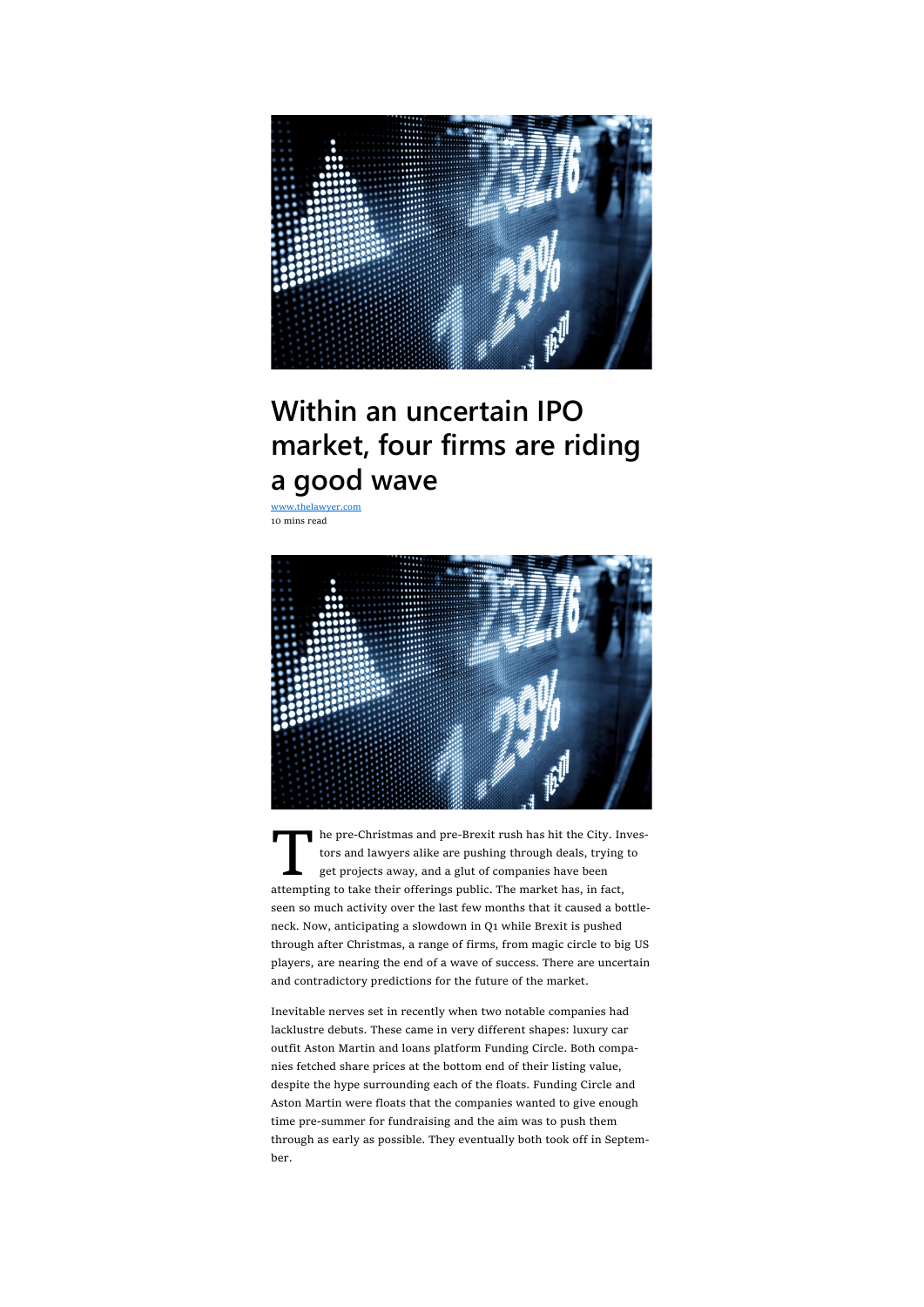

Slaughter and May's Nilufer Von Bismarck

Both companies brought in the big guns to go public. Lauded Slaughter and May ECM head Nilufer von Bismarck stepped in on Aston Martin's side of the float, alongside partners Roland Turnill, Filippo de Falco, Jonathan Fenn and Steve Edge. The firm was au fait with Ford's European general counsel before the car company was taken over by Aston Martin, giving it a good in when the time came to float. Freshfields Bruckhaus Deringer partner duo Mark Austin and Charlie Hayes advised the banks, of which there were 12, with lead sponsors coming from Goldman Sachs and JP Morgan.

Austin has become one of the go-to lawyers for main list IPOs over the last decade. His success continued when he scored a role advising Funding Circle, while Pam Shores and John Lane represented the sponsors Merrill Lynch, Goldman Sachs for Linklaters. This was the first piece of work Freshfields had done for the young company, which had not needed an instruction from a firm of that size before. It just goes to show, even with the best advice on offer, a choppy market can dictate whether or not a float will take off and by bringing Freshfields on board Funding Circle was positioning itself within the heartland of the City establishment. However, having Freshfields on board was not in itself enough protection against the vagaries of the share market.

So far, in 2018 33 companies have made it to market on the main list. This is a marked decrease in the 46 debuts made during 2017, which was a particularly good year for confidence in the London Stock Exchange. 2016 had presented a slow down with only 25 debuts; there was a high of 49 companies that floated in 2015. These numbers show that companies are still relatively confident at their prospects of success in London, with investors still willing to pledge more than £3.7bn.

Floats are either being rushed through, or pushed to the other side of Brexit, which is obviously creating jitters. One was Allen & Overy's former head David Morley, who is now chairman of Vannin, postponing the listing of the litigation funder in October, citing volatile markets. This was a public example of both Brexit fear and a company that needed more time to get its own books in order. It would have been a nice feather in the cap of up and coming Linklaters corporate partner James Wootton.

Investors, too, are biding their time to see where shifting sands in the rest of the market will settle. Companies that are roadshowing at the moment are finding it tougher, with smaller valuations and money taken off the table as a result of caution. Taking a company to market can take around a year, and with an unknown future, the difference between listing and not listing often comes down to how bullish both companies and their lawyers are feeling. Predictions are out that things will start to heat up again at the end of Q1 and get busier into Q2 once the air has cleared somewhat around the future of the UK in Europe.

Clear frontrunners – UK firms still hold the keys to the market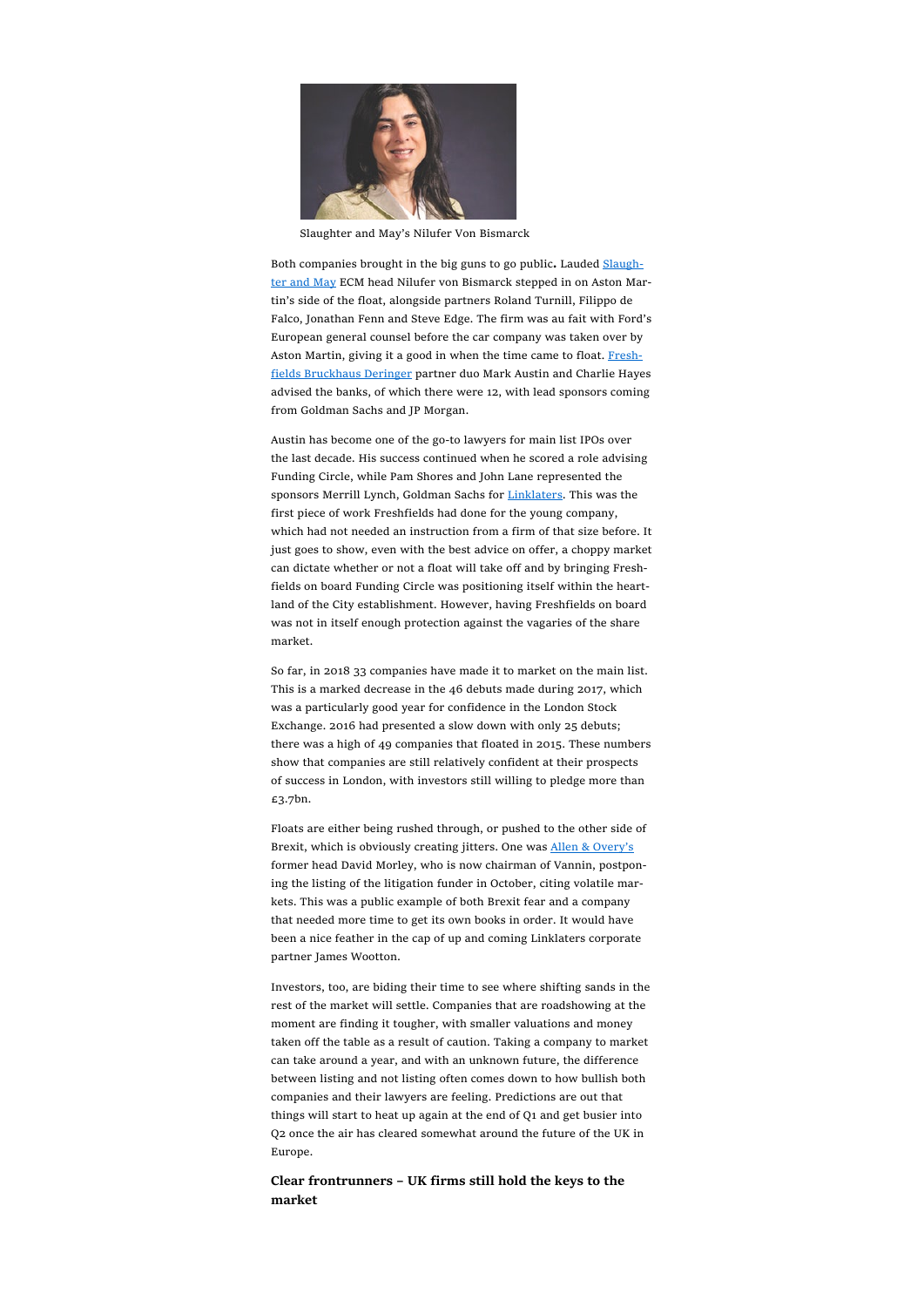Within an increasingly cautious market, some clear favourites are emerging among UK mid-market and global players. According to data compiled by The Lawyer using published prospectuses, just four firms have got their names onto four or more completed IPOs on the main market this year; Stephenson Harwood, Gowling WLG, Freshfields and Herbert Smith Freehills. In the last year, Stephenson Harwood has stormed ahead with various IPOs, picking up no fewer than 12 mandates for IPO work for clients that have successfully listed on the London Stock Exchange on both the main list, the AIM and the specialist fund segment. The firm has also picked up a handful more mandates from companies that didn't make it to market.

This is no mean feat. Partners in the corporate team – Tom Nicholls, Alex Haynes, Antony Clare, Liz Field and William Saunders – have done their best to cultivate relationships with a range of issuers and sponsors, ending up with an almost 50-50 split over the last year. This is due to an astute combination of institutionally held relationships, referrals from bankers and constant pitching for new work. Building up a reputation in this way is an invaluable asset in a market like this, where so many other variables can dictate whether something will go well or not.

## Within an increasingly cautious market, some clear favourites are emerging among UK mid-market and global players.

In this light, in 2016 Nicholls and McLean benefitted from a long-held relationship with Hotel Chocolat. In the last year the firm also worked with a range of companies, such as pharmacy company Acacia Pharma Group who listed on the Euronext with advice from partner Anthony Clare; fintech company Augmentum, seen through by partner Liz Field and energy fund Gore Street, advised by William Saunders, to name a few.

Gowling WLG, which in its previous incarnations of Wragges and Lawrence Graham respectively had a strong AIM practice and investment trust listing practice, has also picked up work on some notable listings. The firm acted for companies such as Odyssean Investment Trust, led by John Reed, and RM ZDP, taken on by veteran Nick Heather. Oliver Riley swooped in for the banks on Ashoka India Equity Investment Trust and Gore Street. Gowling has cultivated a good relationship with sponsor Investec, having partnered up on a number of IPOs. Heather most recently instructed Investec on Smithson's listing in October, which was the City's biggest ever flotation by a trust. Being a popular referral choice for banks can pay dividends, as can long-held ties such as this one. Heather also steered Investec for drinks company FeverTree's float in 2014 with aplomb. The same line-up was chosen by Bon Marche in 2013.

Aaron Stocks of Travers Smith also worked on the Smithson listing, earning his stripes through long-held ties. Stocks has acted for Fundsmith, the manager of Smithson, since it was set up and has known the team since the manager, Terry Smith, retired from Colin Stewart. The firm also set up the fund's manager vehicle and the first fund it ever did. During this time the worth of the fund has increased from around £50m to £16bn.

Working on the company side of a deal is undoubtedly a more attractive proposition for firms, as it leads to picking up not only a larger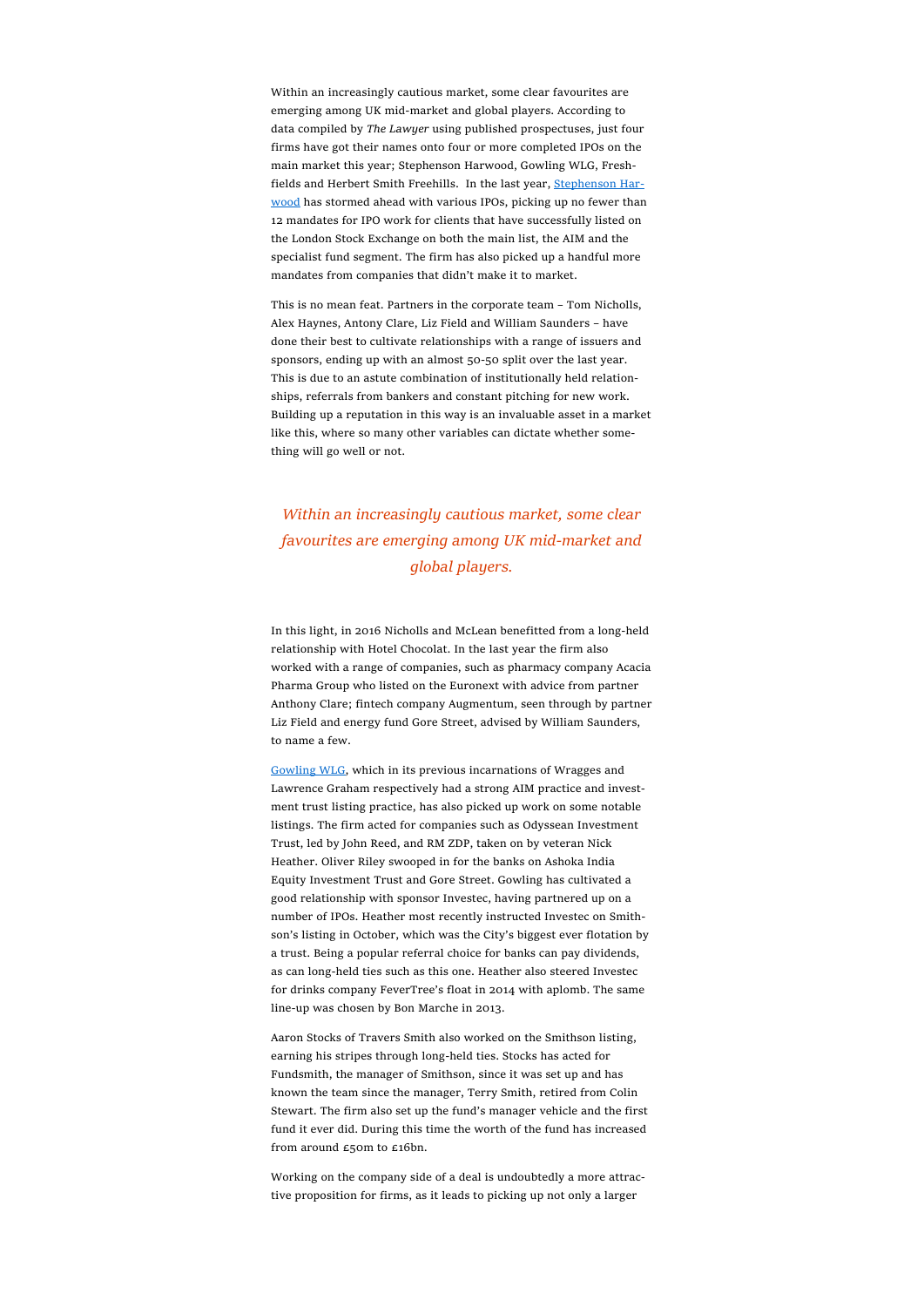fee but a chance to develop deeper relationships with clients. When taking a company to market, lawyers get to know companies inside out.

### Completed IPOs for 2018

| Company                              |                                                  |                                            |
|--------------------------------------|--------------------------------------------------|--------------------------------------------|
| Avi Japan Opportunity Trust          | Dickson Minto                                    | Gowling WLG                                |
| Ceiba Investments                    | Gowling WLG, Carey Olsen                         | Stephenson Harwood                         |
| Smithson Investment Trust            | Travers Smith                                    | Gowling WLG                                |
| Aston Martin                         | Slaughter and May, Simpson Thacher &<br>Bartlett | Freshfields                                |
| <b>Funding Circle</b>                | Freshfields                                      | Linklaters                                 |
| <b>Trident Resources</b>             | Edwin Coe                                        | <b>NA</b>                                  |
| Mobius Investment Trust              | NA.                                              | <b>NA</b>                                  |
| Trian Investors 1                    | Norton Rose Fulbright, Ogier                     | HSF, Schulte Roth & Za                     |
| Argo Blockchain                      | Fladgate                                         | Fieldfisher                                |
| BigDish                              | Thrings, Collas Crill, Baker McKenzie            | <b>NA</b>                                  |
| Kavango Resources                    | Keystone Law                                     | <b>NA</b>                                  |
| TheWorks.co.uk                       | <b>Walker Morris</b>                             | Mayer Brown                                |
| ASA International Group              | Linklaters                                       | Clifford Chance                            |
| Hipgnosis Songs Fund                 | HSF, Ogier                                       | Stephenson Harwood                         |
| Tritax Eurobox                       | Ashurst                                          | Reed Smith                                 |
| Ashoka India Equity Investment Trust | Stephenson Harwood                               | Gowling WLG                                |
| Amigo Holdings                       | White & Case                                     | Clifford Chance                            |
| Puma VCT 13                          | Howard Kennedy                                   | <b>NA</b>                                  |
| Quilter                              | A&O                                              | Freshfields, Linklaters,<br>Webber Wentzel |
| Gore Street Energy Storage Fund      | Stephenson Harwood                               | Gowling WLG                                |
| Predator Oil and Gas Holdings        | Charles Russell Speechlys, Pinel<br>Advocates    | <b>NA</b>                                  |
| Avast                                | White & Case                                     | Latham & Watkins                           |
| Vivo Energy                          | Freshfields, Bowman Gilfillan                    | Clifford Chance, Cliffe !                  |
| Odyssean Investment Trust            | Gowling WLG                                      | <b>BLP</b>                                 |
| RM ZDP                               | Gowling WLG                                      | CMS                                        |
| Baillie Gifford US Growth Trust      | HSF                                              | Norton Rose Fulbright                      |
| Energean Oil and Gas                 | White & Case                                     | <b>HSF</b>                                 |
| JTC                                  | Norton Rose                                      | Travers Smith                              |
| Augmentum Fintech                    | Stephenson Harwood                               | Simmons & Simmons                          |
| Integrafin Holdings                  | Eversheds                                        | Mayer Brown                                |
| JP Morgan Multi-Asset Trust          | Dickson Minto                                    | Stephenson Harwood                         |
| Marble Point Loan Financing          | HSF                                              | Dechert, Travers Smith                     |
| Sure Ventures                        | Stephenson Harwood                               | <b>NA</b>                                  |

Legal adviser to company Legal adviser to sponsor

Data compiled by The Lawyer magazine

#### Risky tech goes stateside

As is a growing trend in other areas of practice, not least the lateral hiring market, US firms are creeping into what was previously a UK firm's patch. When listing, some companies are looking to firms with a more global footprint that can make a case for having a strong offering stateside. Research conducted by The Lawyer on this year's main market listings found Mayer Brown and White & Case have won mandates on work on both issuer and sponsor sides. Mayer Brown acted for the banks for TheWorks.co.uk IPO brought through by part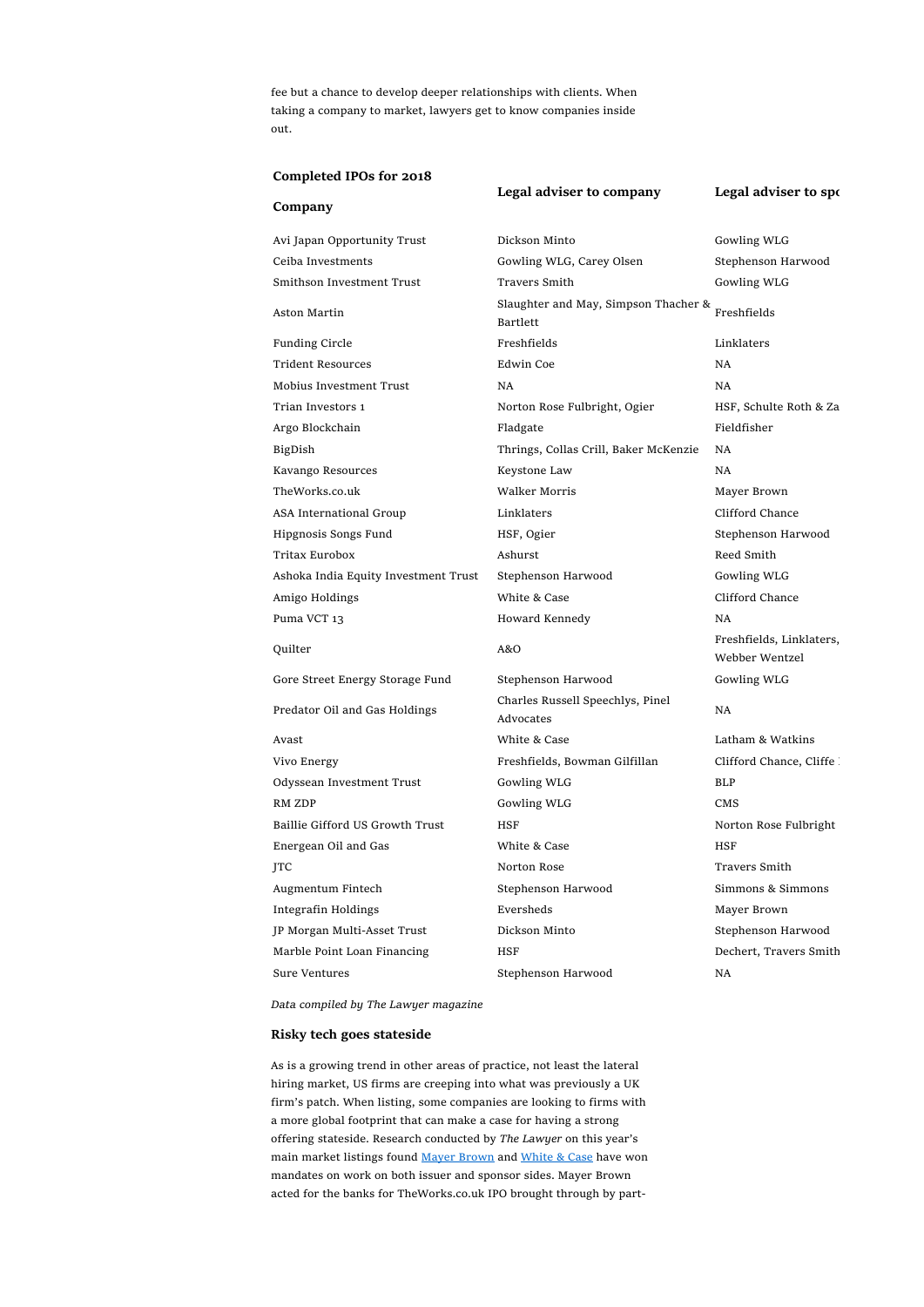ner Kate Ball-Dodd, as well for Integrafin Holdings which was Colin Scagell's handiwork.



White & Case's Ian Bagshaw

Cyber security firm Avast's IPO hit headlines as one of the largest tech listings the London Stock Exchange has ever seen with an anticipated valuation of \$4bn. US giants White & Case and Latham & Watkins both scooped up those mandates. White & Case's Ian Bagshaw stepped in for longstanding client Avast, alongside capital markets partner Jonathan Parry. Referral work from Avast's Prague headquarters combined with White & Case's long-standing relationship with the firm made them good bedfellows.

Prior to the IPO Bagshaw had also advised Avast on its \$1.3bn acquisition of AVG. This was a result of forging a close relationship with Avast by advising on a number of transactions, including the initial private equity investment by Summit Partners in 2010 and the minority investment by CVC Capital Partners in 2014. When it came to taking public Bagshaw was a shoo-in.

Latham fielded two teams in the deal, one for the underwriters and one for Avast shareholder CVC. Partners Claire Keast-Butler and Kem Ihenacho had originally advised CVC on its investment in the company in 2014. Latham's piece for joint bookmakers Morgan Stanley and UBS was headed up by capital markets partner James Innes and corporate partner Brett Cassidy. CVC has traditionally been a client of Clifford Chance, which advised on the original Avast investment alongside Latham. This time round, Latham pipped it to the post; further evidence of US firms increased grip on the market.

In this area, Freshfields has proved their skin in the game through acting for rival cyber security group Sophos, brought through in 2015 by Austin, Julian Makin and Ashar Qureshi, who joined Fried Frank Harris Shriver & Jacobson over the summer. Sophos is significant as it is one of the only other companies in the sector that is also listed in London. Other rivals have included ARM Holdings, which was taken off the market by SoftBank in 2016, and chip designer Imagination Technologies, bought by China's Canyon Bridge last year. Avast was not wading into a crowded market in London.

On the other side of the coin, luxury fashion platform and tech company FarFetch is an example of an English company that chose to go stateside when it floated, but was still in keeping with the trend of tech companies veering toward US firms. The listing on the New York Stock Exchange, which had been in the offing for years, was another brought through by Latham on the issuer side, with Orrick representing shareholders within the company such as JD.com (Kadi). Fenwick & West advised joint underwriters Goldman Sachs, JP Morgan, Allen & Co and UBS. Latham's capital markets team was fronted by New York partners Marc Jaffe and Ian Schuman, and London partner Joshua Kiernan, while Orrick brought in a plethora of partners, including Shawn Atkinson, Chris Grew, Ylan Steiner, Ed Denny and Nell Scott in London, with Jeffrey Sun in Shanghai and New York partners Christopher Austin and John Narducci.